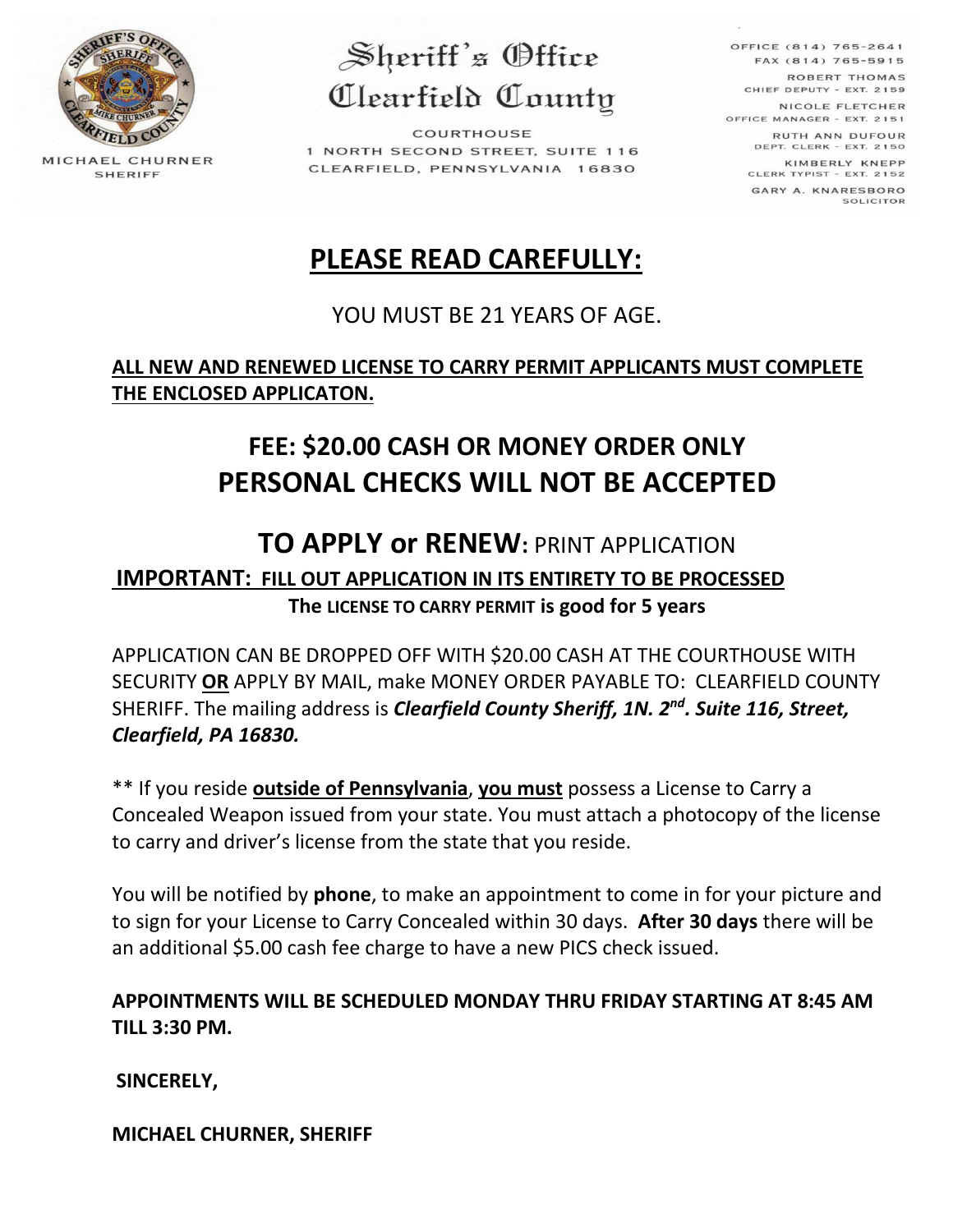COMMONWEALTH OF PENNSYLVANIA

**COUNTY OF\_\_\_\_\_\_\_\_\_\_\_\_\_\_\_\_\_\_\_\_\_\_\_**  CLEARFIELD

### **APPLICATION FOR A PENNSYLVANIA LICENSE TO CARRY FIREARMS**

**RENEWAL**

| FOR USE BY ISSUING AUTHORITY: PICS Temp App. No ________________ PICS Perm. App. No. ______________ Application Date                                                                                                                                                                                                                                                                                                                                                                                                                                                                                                                                                                                                                                                                                                                                                                                                                                                                                                                                                                                                                                                                       |                                                |                                               |          |                                              |                       |            |                                        |                                |           |
|--------------------------------------------------------------------------------------------------------------------------------------------------------------------------------------------------------------------------------------------------------------------------------------------------------------------------------------------------------------------------------------------------------------------------------------------------------------------------------------------------------------------------------------------------------------------------------------------------------------------------------------------------------------------------------------------------------------------------------------------------------------------------------------------------------------------------------------------------------------------------------------------------------------------------------------------------------------------------------------------------------------------------------------------------------------------------------------------------------------------------------------------------------------------------------------------|------------------------------------------------|-----------------------------------------------|----------|----------------------------------------------|-----------------------|------------|----------------------------------------|--------------------------------|-----------|
| License No.                                                                                                                                                                                                                                                                                                                                                                                                                                                                                                                                                                                                                                                                                                                                                                                                                                                                                                                                                                                                                                                                                                                                                                                |                                                |                                               |          |                                              |                       |            |                                        |                                |           |
| Rejection Date <u>New Allen Negeria and Regional</u>                                                                                                                                                                                                                                                                                                                                                                                                                                                                                                                                                                                                                                                                                                                                                                                                                                                                                                                                                                                                                                                                                                                                       |                                                |                                               |          |                                              |                       |            |                                        |                                |           |
| <b>APPLICANT INFORMATION - TYPE/PRINT IN BLUE OR BLACK INK</b>                                                                                                                                                                                                                                                                                                                                                                                                                                                                                                                                                                                                                                                                                                                                                                                                                                                                                                                                                                                                                                                                                                                             |                                                |                                               |          |                                              |                       |            |                                        |                                |           |
| <b>1. LAST NAME</b>                                                                                                                                                                                                                                                                                                                                                                                                                                                                                                                                                                                                                                                                                                                                                                                                                                                                                                                                                                                                                                                                                                                                                                        | 2. JR., ETC.                                   | <b>3. FIRST NAME</b>                          |          |                                              | <b>4. MIDDLE NAME</b> |            |                                        | 5. PHOTO ID/DRIVER LICENSE NO. | 6. STATE  |
| 7a. DATE OF BIRTH<br><b>7b. PLACE OF BIRTH</b>                                                                                                                                                                                                                                                                                                                                                                                                                                                                                                                                                                                                                                                                                                                                                                                                                                                                                                                                                                                                                                                                                                                                             | <b>8. SOCIAL SECURITY NUMBER</b><br>(Optional) |                                               | $9.$ AGE | <b>10. SEX</b>                               | 11. RACE              | 12. HEIGHT | 13. WEIGHT                             | 14. HAIR COLOR   15. EYE COLOR |           |
| <b>16. STREET ADDRESS</b>                                                                                                                                                                                                                                                                                                                                                                                                                                                                                                                                                                                                                                                                                                                                                                                                                                                                                                                                                                                                                                                                                                                                                                  |                                                |                                               |          | 17. CITY                                     |                       | 18. STATE  | 19. ZIP CODE<br>20. HOME TELEPHONE NO. |                                |           |
| 21. EMPLOYER/BUSINESS NAME                                                                                                                                                                                                                                                                                                                                                                                                                                                                                                                                                                                                                                                                                                                                                                                                                                                                                                                                                                                                                                                                                                                                                                 |                                                |                                               |          | 22. WORK TELEPHONE NO.<br>23. OCCUPATION     |                       |            |                                        |                                |           |
| 24. ADDRESS                                                                                                                                                                                                                                                                                                                                                                                                                                                                                                                                                                                                                                                                                                                                                                                                                                                                                                                                                                                                                                                                                                                                                                                |                                                |                                               |          | <b>25. CITY</b><br>26. STATE<br>27. ZIP CODE |                       |            |                                        |                                |           |
| 28. REASON FOR A LICENSE TO CARRY FIREARMS:                                                                                                                                                                                                                                                                                                                                                                                                                                                                                                                                                                                                                                                                                                                                                                                                                                                                                                                                                                                                                                                                                                                                                |                                                |                                               |          |                                              |                       |            |                                        |                                |           |
| $\Box$ HUNTING/FISHING $\Box$ TARGET SHOOTING $\Box$ GUN COLLECTING<br>□ SELF-DEFENSE<br><b>EMPLOYMENT</b><br>$\Box$ other<br>29. TWO REFERENCES - NOT FAMILY MEMBERS                                                                                                                                                                                                                                                                                                                                                                                                                                                                                                                                                                                                                                                                                                                                                                                                                                                                                                                                                                                                                      |                                                |                                               |          |                                              |                       |            |                                        |                                |           |
| <b>NAME</b>                                                                                                                                                                                                                                                                                                                                                                                                                                                                                                                                                                                                                                                                                                                                                                                                                                                                                                                                                                                                                                                                                                                                                                                | <b>ADDRESS</b><br>TELEPHONE NO.                |                                               |          |                                              |                       |            |                                        |                                |           |
| <b>NAME</b>                                                                                                                                                                                                                                                                                                                                                                                                                                                                                                                                                                                                                                                                                                                                                                                                                                                                                                                                                                                                                                                                                                                                                                                |                                                | <b>ADDRESS</b>                                |          |                                              |                       |            |                                        | TELEPHONE NO.                  |           |
| APPLICANTS ARE DETERMINED TO BE ELIGIBLE FOR A LICENSE TO CARRY FIREARMS BASED UPON CRITERIA SET FORTH WITHIN THE PENNSYLVANIA UNIFORM FIREARMS ACT (18 PA.C.S.<br>CHAPTER 61) § 6105, DEALING WITH INDIVIDUALS NOT TO POSSESS FIREARMS AND § 6109, DEALING WITH THE ISSUANCE OF A LICENSE TO CARRY FIREARMS.                                                                                                                                                                                                                                                                                                                                                                                                                                                                                                                                                                                                                                                                                                                                                                                                                                                                              |                                                |                                               |          |                                              |                       |            |                                        |                                |           |
| 30. DO YOU MEET ANY OF THE FOLLOWING PROHIBITING CRITERIA UNDER 18 PA.C.S. § 6109(e)(1)? CHECK YES OR NO IN THE BOX BY<br><b>EACH QUESTION:</b>                                                                                                                                                                                                                                                                                                                                                                                                                                                                                                                                                                                                                                                                                                                                                                                                                                                                                                                                                                                                                                            |                                                |                                               |          |                                              |                       |            |                                        |                                |           |
| A. IS YOUR CHARACTER AND REPUTATION SUCH THAT YOU WOULD BE LIKELY TO ACT IN A MANNER DANGEROUS TO PUBLIC<br>YES     NO<br>SAFETY?                                                                                                                                                                                                                                                                                                                                                                                                                                                                                                                                                                                                                                                                                                                                                                                                                                                                                                                                                                                                                                                          |                                                |                                               |          |                                              |                       |            |                                        |                                |           |
| HAVE YOU EVER BEEN CONVICTED OF AN OFFENSE UNDER THE ACT OF APRIL 14, 1972 (P.L. 233, NO. 64) KNOWN AS THE<br>В.<br>CONTROLLED SUBSTANCE, DRUG, DEVICE AND COSMETIC ACT (CSDDCA)? (AS PROVIDED IN 18 PA.C.S. § 6109(e)(1)(II), ANY<br><b>YES</b><br>I NO<br>PENNSYLVANIA DRUG CONVICTION UNDER THE CSDDCA IS PROHIBITING FOR A LICENSE TO CARRY.)                                                                                                                                                                                                                                                                                                                                                                                                                                                                                                                                                                                                                                                                                                                                                                                                                                          |                                                |                                               |          |                                              |                       |            |                                        |                                |           |
| HAVE YOU EVER BEEN CONVICTED OF A CRIME ENUMERATED IN § 6105(b), OR DO ANY OF THE CONDITIONS UNDER<br>C.<br>$\S$ 6105(c) APPLY TO YOU?                                                                                                                                                                                                                                                                                                                                                                                                                                                                                                                                                                                                                                                                                                                                                                                                                                                                                                                                                                                                                                                     |                                                | (READ INFORMATION ON BACK PRIOR TO ANSWERING) |          |                                              |                       |            |                                        |                                | YES I INO |
| HAVE YOU EVER BEEN ADJUDICATED DELINQUENT FOR A CRIME ENUMERATED IN § 6105 OR FOR AN OFFENSE UNDER<br>D.<br><b>YES</b><br><b>INO</b><br>THE CONTROLLED SUBSTANCE, DRUG, DEVICE AND COSMETIC ACT?                                                                                                                                                                                                                                                                                                                                                                                                                                                                                                                                                                                                                                                                                                                                                                                                                                                                                                                                                                                           |                                                |                                               |          |                                              |                       |            |                                        |                                |           |
| HAVE YOU EVER BEEN INVOLUNTARILY COMMITTED TO A HOSPITAL/HEALTH CARE FACILITY FOR A MENTAL HEALTH<br>Е.<br><b>YES</b><br>NO.<br>CONDITION OR OTHER TREATMENT, OR ADJUDICATED INCOMPETENT/INCAPACITATED?                                                                                                                                                                                                                                                                                                                                                                                                                                                                                                                                                                                                                                                                                                                                                                                                                                                                                                                                                                                    |                                                |                                               |          |                                              |                       |            |                                        |                                |           |
| F.<br>ARE YOU AN INDIVIDUAL WHO IS A HABITUAL DRUNKARD, OR WHO IS ADDICTED TO OR AN UNLAWFUL USER OF<br>YES.<br>NΟ<br>MARIJUANA OR A STIMULANT, DEPRESSANT, OR NARCOTIC DRUG?                                                                                                                                                                                                                                                                                                                                                                                                                                                                                                                                                                                                                                                                                                                                                                                                                                                                                                                                                                                                              |                                                |                                               |          |                                              |                       |            |                                        |                                |           |
| G.<br>ARE YOU NOW CHARGED WITH, OR HAVE YOU EVER BEEN CONVICTED OF A CRIME PUNISHABLE BY IMPRISONMENT FOR A<br>TERM EXCEEDING ONE YEAR? THIS IS THE MAXIMUM SENTENCE YOU COULD HAVE RECEIVED, NOT THE ACTUAL<br>YES.<br>NO.<br>SENTENCE YOU DID RECEIVE. (IT DOES NOT INCLUDE FEDERAL OR STATE OFFENSES PERTAINING TO ANTITRUST, UNFAIR<br>TRADE PRACTICES, RESTRAINTS OF TRADE, OR REGULATION OF BUSINESS; OR STATE OFFENSES CLASSIFIED AS<br>MISDEMEANORS AND PUNISHABLE BY A TERM OF IMPRISONMENT NOT EXCEEDING TWO YEARS.)                                                                                                                                                                                                                                                                                                                                                                                                                                                                                                                                                                                                                                                             |                                                |                                               |          |                                              |                       |            |                                        |                                |           |
| <b>YES</b><br>HAVE YOU EVER RECEIVED A DISHONORABLE DISCHARGE FROM THE UNITED STATES ARMED FORCES?<br>Η.                                                                                                                                                                                                                                                                                                                                                                                                                                                                                                                                                                                                                                                                                                                                                                                                                                                                                                                                                                                                                                                                                   |                                                |                                               |          |                                              |                       |            |                                        |                                | NO        |
| ARE YOU A FUGITIVE FROM JUSTICE? THIS DOES NOT APPLY TO MOVING OR NONMOVING SUMMARY OFFENSES UNDER<br>Ι.<br>TITLE 75 (RELATING TO MOTOR VEHICLES).                                                                                                                                                                                                                                                                                                                                                                                                                                                                                                                                                                                                                                                                                                                                                                                                                                                                                                                                                                                                                                         |                                                |                                               |          |                                              |                       |            | <b>YES</b>                             | <b>NO</b>                      |           |
| ARE YOU PROHIBITED FROM POSSESSING OR ACQUIRING A FIREARM UNDER THE STATUTES OF THE UNITED STATES?<br>J.                                                                                                                                                                                                                                                                                                                                                                                                                                                                                                                                                                                                                                                                                                                                                                                                                                                                                                                                                                                                                                                                                   |                                                |                                               |          |                                              |                       |            |                                        | YES                            | <b>NO</b> |
| 31. ARE YOU A UNITED STATES CITIZEN? IF NO, COUNTRY OF BIRTH<br>COUNTRY OF CITIZENSHIP<br>ALIEN REGISTRATION # OR I-94#                                                                                                                                                                                                                                                                                                                                                                                                                                                                                                                                                                                                                                                                                                                                                                                                                                                                                                                                                                                                                                                                    |                                                |                                               |          |                                              |                       |            |                                        | <b>YES</b>                     | $\Box$ NO |
| IF YOU ARE A RESIDENT OF ANOTHER STATE, DO YOU POSSESS A CURRENT LICENSE, PERMIT, OR SIMILAR DOCUMENT TO CARRY A<br>32.<br>FIREARM ISSUED BY THAT STATE? IF YES, ATTACH A PHOTOCOPY OF THE DOCUMENT TO THIS FORM.                                                                                                                                                                                                                                                                                                                                                                                                                                                                                                                                                                                                                                                                                                                                                                                                                                                                                                                                                                          |                                                |                                               |          |                                              |                       |            |                                        | <b>YES</b>                     | NO.       |
| I have never been convicted of a crime that prohibits me from possessing or acquiring a firearm under Federal or State law. I am of sound mind and have<br>33.<br>never been committed to a mental institution or mental health care facility. I hereby certify that the statements contained herein are true and correct to the<br>best of my knowledge and belief. I understand that if I knowingly make any false statements herein, I am subject to penalties prescribed by law. I<br>authorize the sheriff, or his designee, or, in the case of first class cities, the chief or head of the police department, or his designee, to inspect only those<br>records or documents relevant to information required for this application. If I am issued a license and knowingly become ineligible to legally<br>possess or acquire firearms, I will promptly notify the sheriff of the county in which I reside or, if I reside in a city of the first class, the chief of<br>police of that city. This certification is made subject to both the penalties of § 4904 of the Crimes Code, 18 Pa.C.S., relating to unsworn falsifications to<br>authorities and the Uniform Firearms Act. |                                                |                                               |          |                                              |                       |            |                                        |                                |           |
| SIGNATURE - APPLICANT<br>DATE OF APPLICATION                                                                                                                                                                                                                                                                                                                                                                                                                                                                                                                                                                                                                                                                                                                                                                                                                                                                                                                                                                                                                                                                                                                                               |                                                |                                               |          |                                              |                       |            |                                        |                                |           |